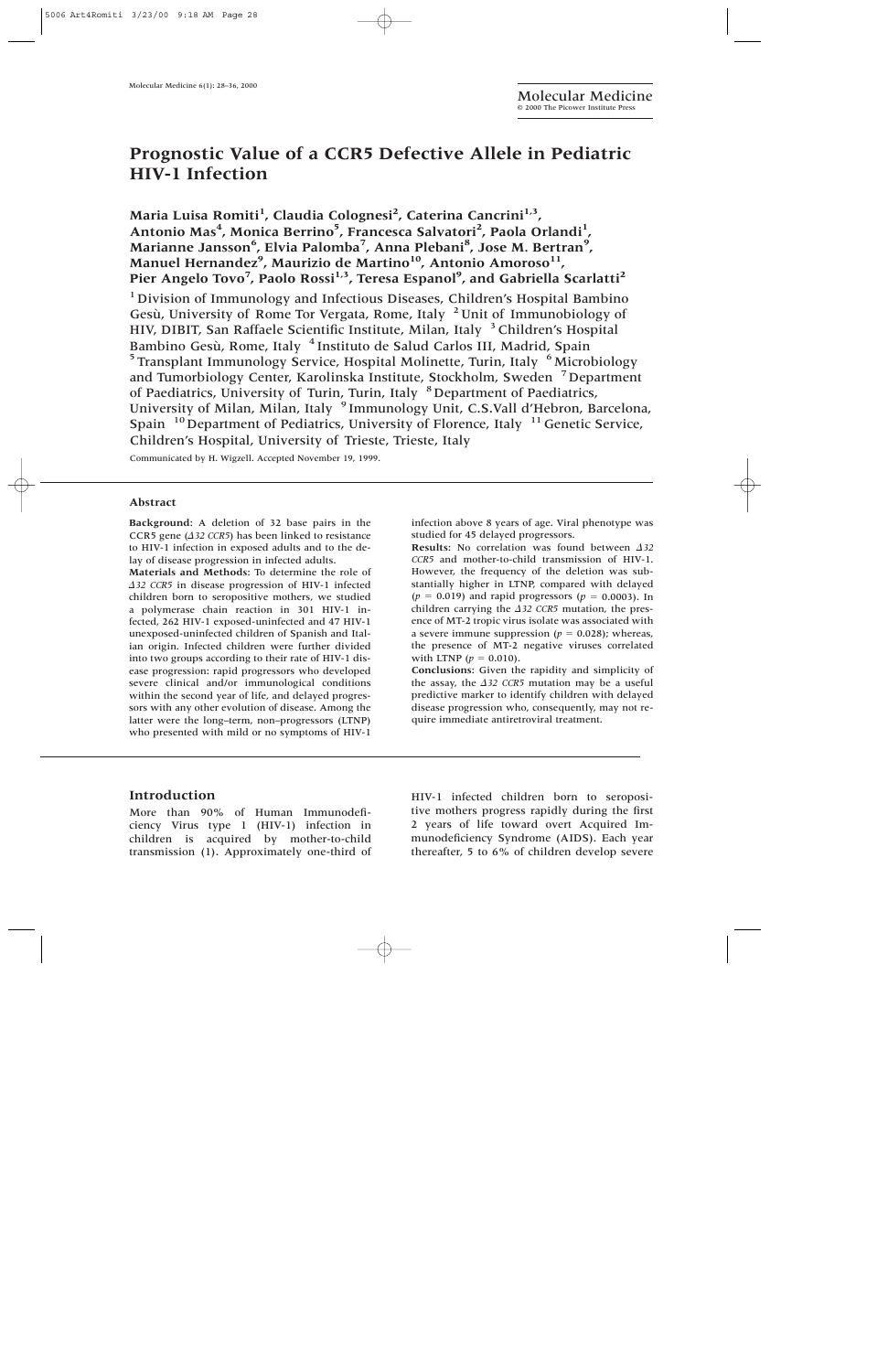symptoms. Only 15% of children remain asymptomatic by 5 years of age and approximately 4% after 8 years of age (2). Rapid progressors usually retain high plasma viral load from early age (3,4) and often harbor viruses with rapid replicative and syncytium-inducing capacity (5,6).

Recently, the chemokine receptors were identified as the essential coreceptors for HIV-1 entry into  $CD4^+$  cells (7-10): CXCR4 for T-cell line tropic HIV-1 isolates and CCR5 for those replicating solely in primary peripheral blood mononuclear cells (PBMC). A 32 base-pair (bp) deletion of the CCR5 gene (*A32 CCR5*), when expressed in both alleles, was suggested to protect exposed adults from infection with HIV-1 (11–14). However, it was repeatedly shown that homozygous carriers can be infected, presumably with CXCR4 dependent viruses (11,12,14). The heterozygous form of the mutation has been correlated with delayed disease progression in HIV-1 infected adults (15,16). In particular, a significantly higher prevalence of  $\triangle$ 32 CCR5 heterozygous carriers was observed in HIV-1 infected adults long–term non–progressors (LTNP), compared with the general Caucasian population (13,15,17,18). Controversial data were recently reported on the role of the *-32 CCR5* mutation in different pediatric cohorts (19–22).

In this study, we investigated the prevalence of the *432 CCR5* mutation in a cohort of 563 children born to HIV-1 seropositive mothers. We describe a significant correlation with disease progression: LTNP show a 19.7-fold higher frequency of carrying the deletion than rapid progressors. The absence of correlation with transmission suggests that *-32 CCR5* heterozygous mutation is not relevant in mother-to-child transmission of HIV-1, as has been suggested for HIV-1-exposed adults.

## **Materials and Methods**

## *Patients*

The group studied was composed of 610 children of Spanish and Italian origin, born before 1995. 563 of the children (262 HIV-1 uninfected and 301 HIV-1 infected) were born to HIV-1 seropositive mothers who had not undergone any antiretroviral treatment to prevent transmission, because these treatments were not yet in use. Children were enrolled from birth in an Italian study on mother-to-child transmission, or were identified as infected at various ages and were monitored at several pediatric centers in Spain, or Northern and Central Italy through the Italian Register of HIV-1 Infection in Children. 47 children born to HIV-1 seronegative mothers were randomly selected from two outpatient clinics in Northern and Central Italy.

Clinical and immunological staging of the HIV-1 infected children was defined according to the revised classification system of the Centers of Disease Control (CDC) (23). The HIV-1 infected children were divided according to the rate of disease progression on the basis of previously published guidelines (2,24). Rapid progressors had an onset of severe clinical manifestations (CDC category C) and/or profound immune suppression (CDC category 3) within the first 2 years of life. Children with any other disease evolution were defined as delayed progressors. A well-defined group of LTNP, who presented with no or mild HIV-1 associated signs or symptoms (CDC categories N1 and A1) above 8 years of age, was also included in the delayed progressors group. The age of the children with delayed disease progression ranged from 2 to 16 years (mean = 9.1 years). None of the children was treated with protease-inhibitors at the moment of study.

## *Identification of* 32 CCR5 *Deletion by Polymerase Chain Reaction (PCR)*

The PBMC of the children were tested for the 32 bp deletion of the CCR5 gene by PCR. Genomic DNA was obtained by lysis of 2 million PBMC, as previously described (25). Four different PCR approaches, processed in four different laboratories, were used to assay the samples.

In laboratory n.1 (University of Tor Vergata, Rome, Italy), the CCR5 sequence

Address correspondence and reprint requests to: Gabriella Scarlatti, Unit of Immunobiology of HIV, DIBIT, San Raffaele Scientific Institute, Via Olgettina 58, 20132 Milan, Italy. Phone: 39-02-2643-4906; Fax: 39-02-2643- 4905; E-mail: scarlatti.gabriella@hsr.it

This study was conducted in co-operation with the European Concerted Action, European Shared Cost Project Group and the Italian Register for HIV Infection in Children.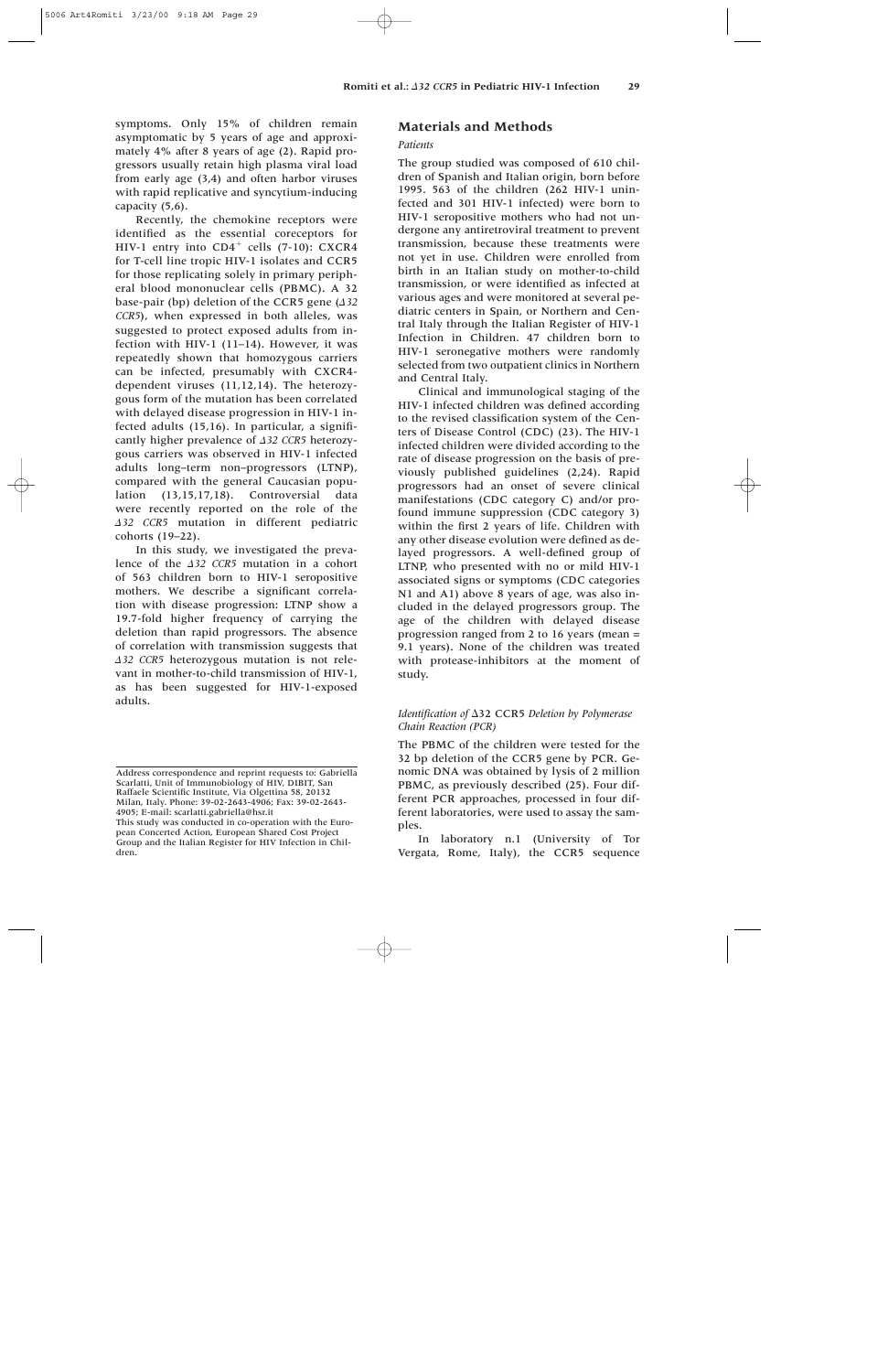was amplified with a nested PCR, using the outer primers CKR5.1 (5-CCCAGGA-ATCATCTTTAC-3) and CKR5.5 (5-CTGT-GCCTCTTCTTCTCA-3'), and the inner primers CKR5.3 (5'-GCAGTCCTCATTTTCCAT-3') and CKR5.4 (5'-GCCTCTTCTTCTCATTTC-3'). Lysed PBMC were amplified with outer primers at  $94^{\circ}$ C for 5 min and, then for 25 cycles at 94 $^{\circ}$ C, 45 sec; 58 $^{\circ}$ C, 45 sec; 72 $^{\circ}$ C, 45 sec; and  $72^{\circ}$ C, 10 min. Thereafter,  $1/20$  of the outer product was amplified for 30 cycles with inner primers at the same cycling conditions.

In laboratory n.2 (DIBIT, San Raffaele Scientific Institute, Milan, Italy), the CCR5 sequence was amplified with the outer primer set KR5fw.1 (5'-TTCAATGTAGACATCTATG-TAGGC-3') and KR5rv.1 (5'-AGCCATGTGCA-CAACTCTGACTGG-3), and the inner primer set KR5fw.3 (5'-GTCTTCATTACACCTGCAG-CTCTC-3') and KR5rv.2 (5'-GTCCAACCTGT-TAGAGCTACTGC-3). Cycling conditions were the following for both set of primers: denaturation at  $94^{\circ}$ C for 2 min was followed by 25 cycles of 15 sec at 95 $\degree$ C, 30 sec at 55 $\degree$ C, and 30 sec at  $72^{\circ}$ C each, and a final extension at  $65^{\circ}$ C for 5 min.

In laboratory n.3 (Transplant Immunology Service, Turin, Italy), the CCR5 sequence was amplified with the primer set CKR5-ampA (5- GGTGGAACAAGATGGATTAT-3) and CKR5 ampB (5'-CATGTGCACAACTCTGACTG-3'). DNA was amplified, after  $95^{\circ}$ C for 5 min, for 35 cycles at 94 $^{\circ}$ C, 60 sec; 60 $^{\circ}$ C, 110 sec; 72 $^{\circ}$ C, 60 sec; and  $72^{\circ}$ C, 5 min.

In laboratory n.4 (Instituto de Salud Carlos III, Madrid, Spain), the amplification of the CCR5 gene was carried out using the specific primers CCR-5D (5'-CCTGGCTGTCGTCCAT-GCTG-3) and CCR-5U (5-CCAGCAGCG-GCAGGACCAGC-3). Lysed PBMC were amplified at  $94^{\circ}$ C for 5 min and, then, for 35 cycles at 94 $\rm ^{\circ}$ C for 30 sec; 58 $\rm ^{\circ}$ C, 1 min; 72 $\rm ^{\circ}$ C, 1 min; and a final extension at  $72^{\circ}$ C, 1 min.

The respective PCR products were resolved in 6% or 12% polyacrylamide gel or 1.8% SEPARIDE gel matrix (Gibco, Paisley, U.K.) and visualized by ethidium bromide stain. Samples sent blind to the different laboratories gave identical results.

## *Viral Phenotype Characterization*

The phenotype of 109 HIV-1 isolates (from 1 to 7 isolates for each child) obtained from 10 LTNP and 35 delayed progressors during a mean follow-up time of 30 months (range 3 to 93 months) was characterized as previously described (26). Briefly, activated PBMC (1  $\times$  10<sup>6</sup>) infected with each viral isolate were co-cultured with 3  $\times$  10<sup>6</sup> MT-2 cells or Jurkat-Tat cells. The cells were observed for syncytia formation twice a week and the culture supernatants were tested for HIV-1 p24 antigen production (27). Viral isolates replicating in both cell lines and producing syncytia in MT-2 cells were defined as MT-2 positive; those replicating only in Jurkat-Tat as MT-2 negative.

## *Statistical Analysis*

The genetic data were analyzed using Chi-Square test with Yates' correction for contiguity or with Fisher's exact test for groups with less than 15 individuals.

## **Results**

## *CCR5 Genotype Does Not Predict HIV-1 Mother-tochild Transmission*

The frequency of the  $\Delta$ 32 CCR5 mutation, homozygous and heterozygous together, was 8.19%, with 50 carriers out of 610 children tested (Table 1). Twenty-five out of 301 (8.3%) HIV-1 infected children born to seropositive mothers carried a  $\triangle$ 32 CCR5 mutation. Similarly, 22 out of 262 (8.39%) HIV-1 uninfected children born to seropositive mothers, and 3 out of 47 (6.38%) HIV-1 unexposed-uninfected children had the same mutation. No "at risk" mother-child pairs had undergone any antiretroviral therapy. The homozygous mutation was detected in one HIV-1 infected and one exposed-uninfected child (over all frequency: 0.3%). No significant differences were observed between the Spanish and the Italian cohorts. Thus, the presence of a  $\triangle$ 32 CCR5 mutation does not seem to confer protection from infection in mother-to-child transmission of HIV-1.

#### *CCR5 Genotype Correlates with Disease Progression*

HIV-1 infected children were further subdivided according to the course of disease progression: 72 were rapid progressors and 229 delayed progressors; among the latter, 22 were LTNP. The frequency of the  $\triangle$ 32 CCR5 deletion was 7.59-fold higher in children with delayed disease progression (Table 2). In particular,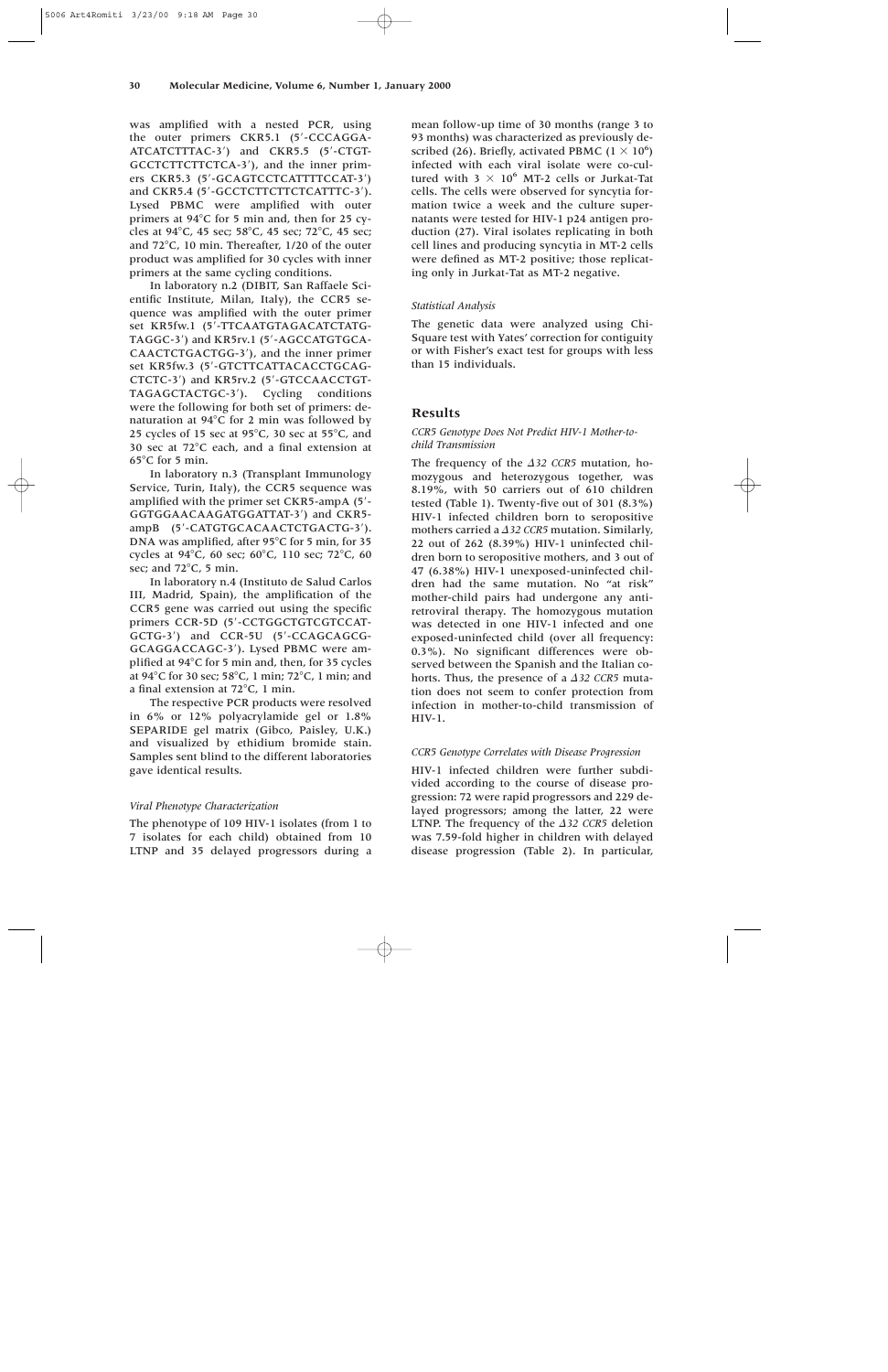| Origin       | <b>HIV-1 Uninfected Children</b> |                | HIV-1 Infected Children |                |  |
|--------------|----------------------------------|----------------|-------------------------|----------------|--|
|              | <b>Exposed</b>                   | Unexposed      |                         | <b>Total</b>   |  |
| <b>Italy</b> | $14^+/172$ (8.13%)               | $3/47(6.38\%)$ | $20^+/254$ (7.87%)      | 37/473 (7.82%) |  |
| Spain        | $8/90(8.88\%)$                   | n.d.           | $5/47(10.64\%)$         | 13/137 (9.48%) |  |
| <b>Total</b> | $22^{+}/262$ (8.39%)             | $3/47(6.38\%)$ | $25^+/301$ (8.3%)       | 50/610 (8.19%) |  |

|  |  |  |  |  |  |  | Table 1. Defective CCR5 allele in HIV-1 infected and uninfected children* |  |
|--|--|--|--|--|--|--|---------------------------------------------------------------------------|--|
|--|--|--|--|--|--|--|---------------------------------------------------------------------------|--|

\* Number of child carriers of the defective CCR5 allele out of total number of children tested. In parenthesis is the frequency of occurrence. Mean value of defective CCR5 allele of the HIV-1 uninfected children: in total 25/309 (8.09%), in Italy 17/219 (7.76%) and Spain 8/90 (8.88%). n.d. means not done.

 $<sup>+</sup>$  Only one child of this group was a carrier of a homozygous deletion of the CCR5 gene.</sup>

only 1 out of 72 rapid progressors (1.38%) displayed the deletion, compared with 24 of the 229 delayed progressors  $(10.48\%; p = 0.0288)$ . The impact of the  $\Delta$ 32 CCR5 deletion on the evolution of HIV-1 disease was even more evident when the group of LTNP was compared with the rapid progressors. Of the former, 6 of the 22 children (27.27%) carried the mutation. Thus, LTNP have a 19.7-fold higher frequency of a *-32 CCR5* mutation when compared with rapid progressors ( $p = 0.0003$ ). The only homozygous carrier of  $\triangle$ 32 CCR5 had a delayed disease progression displaying CDC A2 category at 4 years of age, a progression of clinical symp-toms (CDC B2) at 7 years and a further decline of the CD4 cell counts at 11 years (CDC B3).

To further analyze the impact of the  $\Delta$ 32 *CCR5* mutation on disease progression in longterm surviving children, we considered the group of delayed progressors above 8 years of age separately. In this group of 149 children, which include also LTNP, we describe a strong correlation ( $p = 0.0012$ ) between the presence of the mutation and no or mild development of HIV-associated symptoms/signs (i.e. CDC category N1 or A1; data not shown). No such correlation was observed in the group of children below 8 years of age, further supporting our data that the presence of the mutation favors a longer survival with milder disease progression.

No substantial differences were found in the frequency of the  $\Delta$ 32 CCR5 gene between rapid progressors of Spanish and Italian origin (1.78% vs. 0). Delayed progressors of the Spanish group had a higher, though not statistically significant, frequency of the  $\Delta$ 32 CCR5 mutation than those of the Italian group (16.13% vs. 9.59%). The age of the 18 delayed progressors with the  $\Delta$ 32 CCR5 deletion, excluding the LTNP, ranged between 2 and 12 years (mean age: 7.3 years), of whom half were above 8 years of age. The mean age was lower in Span-

| Table 2. Defective CCR5 allele in HIV-1 infected children <sup>#</sup> |                          |                                  |                                  |  |  |
|------------------------------------------------------------------------|--------------------------|----------------------------------|----------------------------------|--|--|
| Origin                                                                 | <b>Rapid Progressors</b> | Delayed Progressors <sup>§</sup> | LTNP <sup>II</sup>               |  |  |
| Italy                                                                  | $1/56$ $(1.78\%)$        | $19^+/198$ (9.59%)               | $6/22$ $(27.27%)$                |  |  |
| Spain                                                                  | 0/16                     | $5/31$ (16.13%)                  | n.d.                             |  |  |
| <b>Total</b>                                                           | $1/72$ $(1.38\%)$        | $24^{+}/229$ (10.48%)**          | $6/22$ $(27.27\%)$ <sup>++</sup> |  |  |

‡ Footnotes as in Table 1.

§ Delayed progressor include any category excluded the rapid progressors.

¶ LTNP are a subgroup of delayed progressors, and include children in CDC category N1 and A1 above 8 years of age.

\*\*Chi square: Rapid progressors vs. delayed progressors  $p = 0.0288$ .

<sup>††</sup>Chi square: Rapid progressors vs. LTNP  $p = 0.0003$ .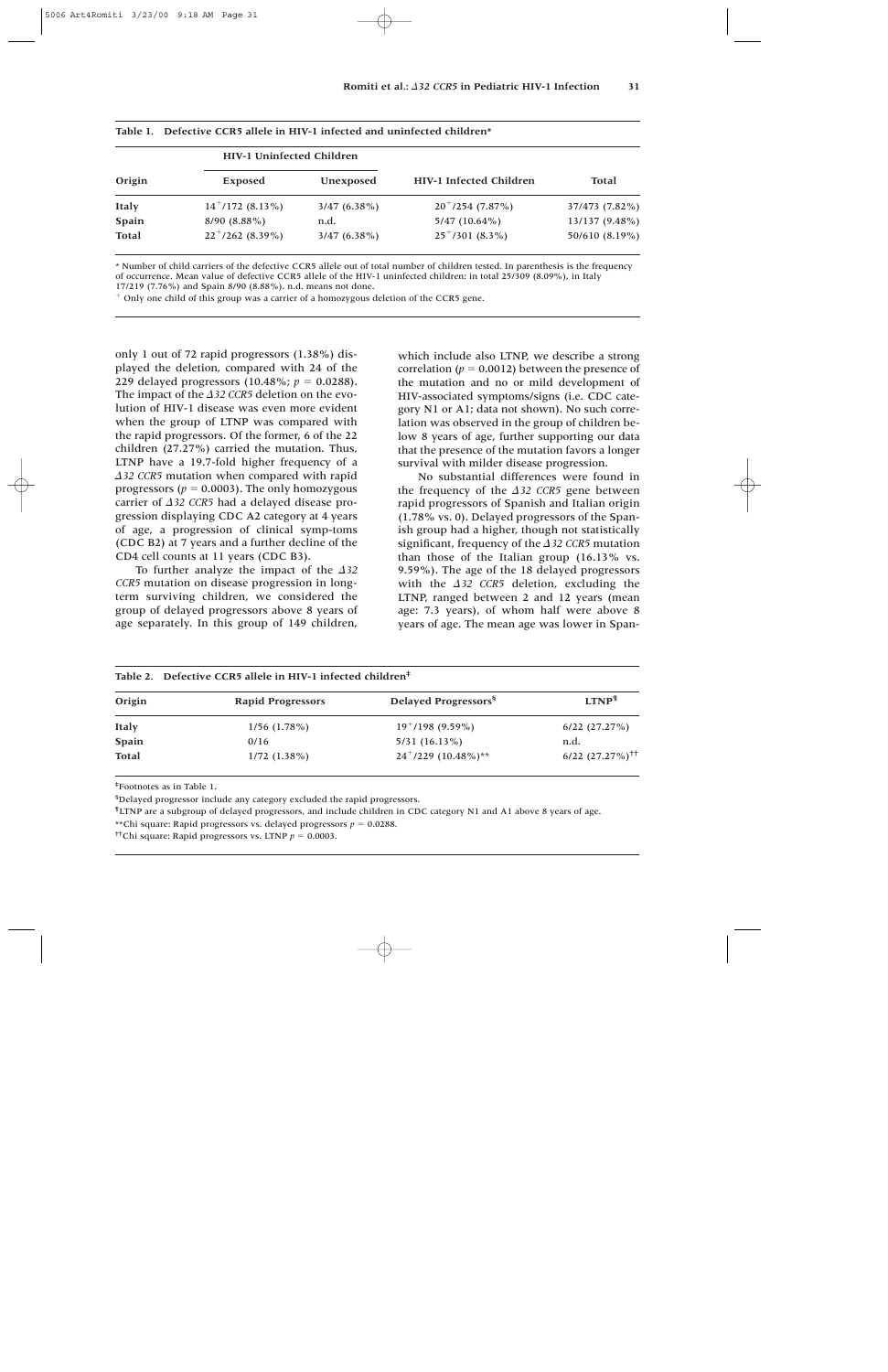ish delayed progressors (5.2 years) than in Italian children (9.3 years).

## *Viral Tropism in Children with Delayed Disease Progression*

In a group of 45 progressively followed children with delayed disease progression ( $n = 35$ ) or LTNP  $(n = 10)$ , we characterized the viral phenotype, defined as the tropism of the viral isolate for MT-2 cells. Altogether, at the last timepoint of the follow-up we isolated from 17 (37.77%) children a MT-2 positive virus and from 28 (62.22%) a MT-2 negative virus. When we compared the viral phenotype with disease progression, we observed that only one of the 10 LTNP, but 16 of the 35 delayed progressors carried a MT-2 tropic viral isolate (Fig. 1;  $p =$ 0.0921; follow-up time 10.75 vs. 8.1 years of age, for LTNP vs. delayed progressors, respectively). Specifically, during the follow-up, the group of delayed progressors showed a switch from MT-2-negative to -positive viral isolates at a mean age of 5 years in 9 cases (range: 2.25 to 11.17 years of age). In 7 children, a MT-2 tropic virus was isolated since the age of first virological follow-up at a mean age of 7.2 years (data

|                     | Children's     |                 |          |  |
|---------------------|----------------|-----------------|----------|--|
| Disease progression | CCR5 genotype  | Viral phenotype |          |  |
|                     |                | $MT-2$ -        | $MT-2 +$ |  |
| LTNP(10)            | WТ             | 5               | 1        |  |
|                     | $\triangle$ 32 | 4               | $\bf{0}$ |  |
| Delayed Prog. (35)  | WT             | 19              | 13       |  |
|                     | $\Delta$ 32    | $\bf{0}$        | 3        |  |
| p value             |                | 0.0104          | n.s.     |  |

**Fig. 1. Association between viral phenotype** and disease progression. The presence  $(\Delta 32)$  or absence (WT) of the  $\Delta$ 32 deletion of the CCR5 gene and viral phenotype according to growth  $(+)$  or no growth  $(-)$  in MT-2 cells of the viral isolate obtained at the last time-point during follow-up of the children is shown for LTNP (long-term-non progressors) and delayed progressors. The number of observations/patients are in parentheses. Statistics expressed as  $p$  value, n.s.  $=$  not significant.

not shown). Nineteen delayed progressors and 9 LTNP still carried a MT-2 negative viral isolate at a mean age of 8.7 years (range 3.08 to 15.33 years) and 10.7 years (range: 9.58 to 12.25 years), respectively. Only one LTNP developed a MT-2 tropic virus at an age of 6.7 years, but had not yet progressed in disease after 3.5 years from the phenotypic switch.

Antiretroviral therapy did not correlate with MT-2 tropism, as approximately threequarters of the children, independent of age, were treated with reverse-transcription inhibitors. Patients began therapy at a mean age of 4.18 years (range: 0.5 to 13 years), with a mean duration of 4.5 years (range: 1 to 9 years). None of the children had started therapy with protease inhibitors. Untreated children had reached a mean age of 9 years (range: 4 to 14 years).

## *CCR5 Genotype and Viral Tropism Correlate with Disease Progression*

Comparison of the viral phenotype with CCR5 genotype showed that a similar frequency of MT-2 tropic viruses was isolated from children with the wild type CCR5 gene (14/38 children; 36.84%) and from those with the *A32 CCR5* mutation (3/7 children; 42.86%; Fig. 2). The mean age of follow-up of the children carriers of the *-32 CCR5* gene and of those with the wild type gene was similar (9.3 years vs. 8.6 years, respectively). Thus, no clear correlation was observed between viral phenotype and  $\Delta$ 32 CCR5 in the infected children with delayed disease progression including LTNP.

The analysis of the same parameters according to different disease progression showed that 4 of 9 LTNP who harbored a MT-2 negative virus carried the  $\triangle$ 32 CCR5 deletion; whereas, none of the 19 delayed progressors did (Fig. 1;  $p = 0.01$ ). This correlation was also maintained when only children above 8 years of age were included  $(p = 0.045)$  to avoid bias due to length of follow-up (data not shown). No such correlation was observed for children who harbored a MT-2 tropic virus. This may indicate that the presence of the genetic mutation together with a less aggressive virus can prolong symptom-free disease in infected children.

The viral phenotype was associated with  $CD4^+$  cell levels. Indeed, a MT-2 tropic virus was recovered only in 5 out of 23 children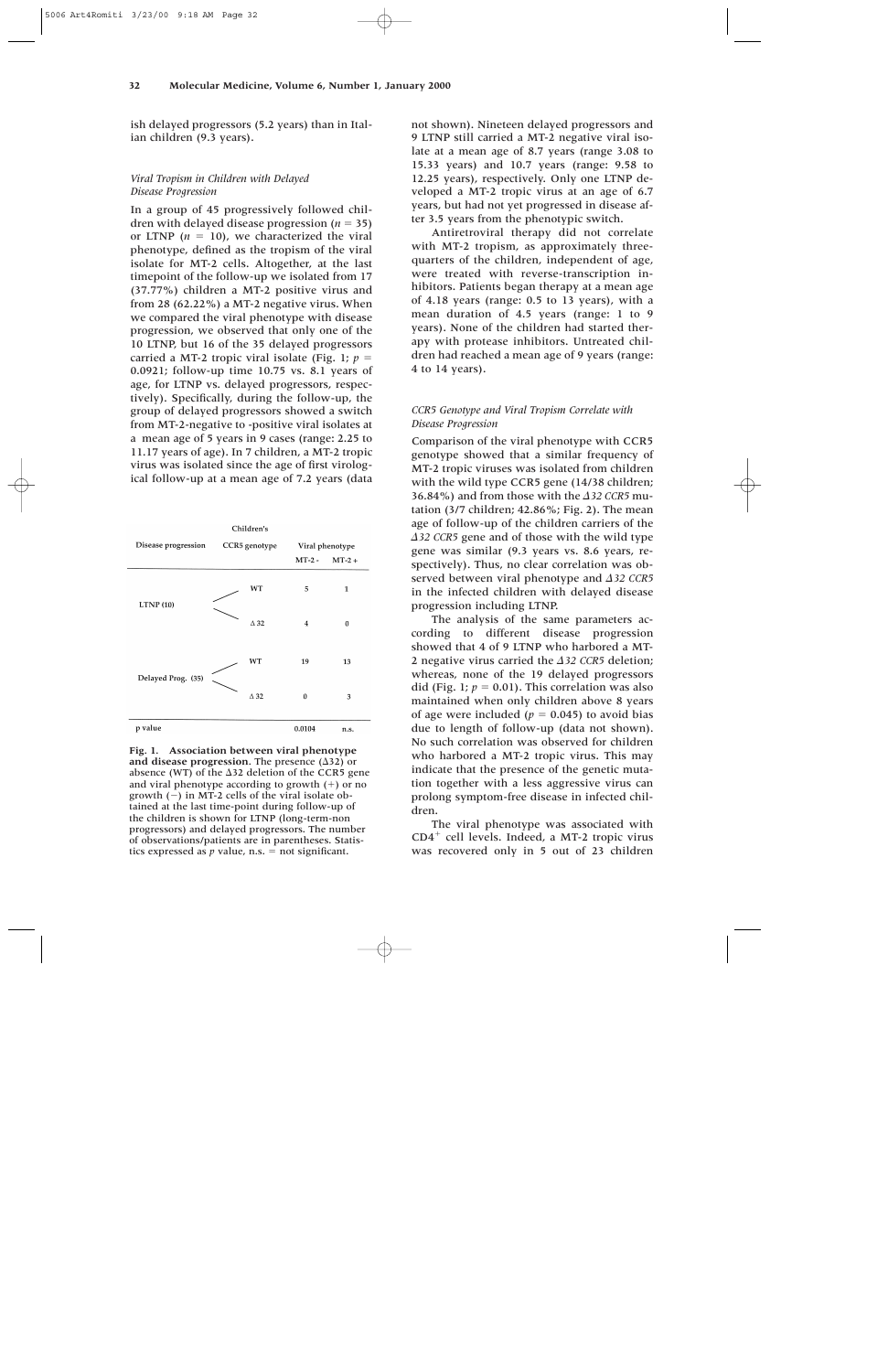

**Fig. 2. Characteristics of HIV-1 infected children with delayed disease progression.** In the figure are indicated: The phenotype, defined as growth  $(+)$  or no growth  $(-)$ , in MT-2 cells of the viral isolate obtained at the last time-point during follow-up of the children and the CDC stage, as immunological classification according to the 1994 Revised Classification of the Centers of Disease Control, are shown for patients with the presence  $(\Delta$ 32) or absence (WT) of the  $\Delta$ 32 deletion of the CCR5 gene.

(21.74%) with  $CD4^+$  cell levels  $>15\%$  (CDC categories 1 and 2), compared with 12 out of 22 children (54.54%) with severe immunodeficiency (i.e. with  $CD4^+$  cells  $\leq$ 15%; CDC category 3;  $p = 0.05$ ). Interestingly, this correlation became statistically stronger when the children were grouped according to the CCR5 genotype. MT-2 viral tropism was significantly correlated with severe immunodeficiency in children carrying the  $\Delta$ 32 CCR5 deletion (Fig. 2), but not in those with the wild type gene. Indeed, all children carriers of a MT-2 tropic viral isolate and the deleted gene were classified as CDC category 3 ( $p = 0.028$ ), only 9 out of 19 (47.37%) of those with the wild type gene. Thus, the  $\triangle$ 32 CCR5 deletion together with a syncytium-inducing virus correlated with development of severe immunodeficiency.

## **Discussion**

We show that the presence of the  $\Delta$ 32 CCR5 mutation, either heterozygous or homozygous, is not associated with transmission of HIV-1 from the mother to the child. We found only 2 children that were homozygous carriers of the mutation and one of them acquired the infection. Our study is in agreement with other recently published reports on pediatric cohorts collected in different countries (19–21). Accordingly, Misrahi et al. (20) described only one homozygous carrier of the  $\Delta$ 32 CCR5 mutation, an uninfected child, in a cohort of 512 French children born to HIV-1 positive mothers. Of interest is the difference with several studies, which demonstrated that the homozygous  $\Delta$ 32 *CCR5* mutation correlated with protection from HIV-1 infection in exposed adults (11–13). However, infection of  $\Delta 32$  CCR5 homozygous adult carrier was repeatedly described and was probably ascribed to transmission of the MT-2 tropic virus capable of using the CXCR4 receptor (11,12,14). Although we isolated a MT-2 tropic virus from the PBMC of a child with the homozygous CCR5 mutation, no conclusions can be drawn on the phenotype of the infecting virus at birth due to lack of early samples. Further studies are needed to define the relevance of a  $\triangle$ 32 CCR5 mutation in favoring mother-to-child transmission of MT-2 tropic isolates.

It has been suggested that HIV-1 perinatal transmission is linked to viral tropism for CCR5 (28). Overwhelming evidence indicates that a great proportion of neonates are infected with MT-2 negative viruses, which are viruses capable of using the CCR5 receptor only (27). However, we previously showed that mothers harboring a MT-2 tropic virus can transmit to their child either a virus with the same characteristics or a MT-2 negative virus (26). MT-2 positive viral isolates were identified as those able to use the CXCR4 as a coreceptor for entry, though most of these viruses keep the capacity to also use CCR5 (27). Better information will clarify the preferential transmission of CCR5 dependent viruses and, thus, assess the clinical relevance of developing therapies aimed to interfere with viral entry.

Our data show that the heterozygous  $\triangle$ 32 *CCR5* gene is significantly associated with delayed disease progression in HIV-1 infected children of Spanish and Italian origin. In particular, LTNP have a significantly higher frequency of this mutation than rapid progressors. Similarly, Misrahi et al. (20) found an association of the mutation with delayed disease progression in HIV-1 perinatally infected children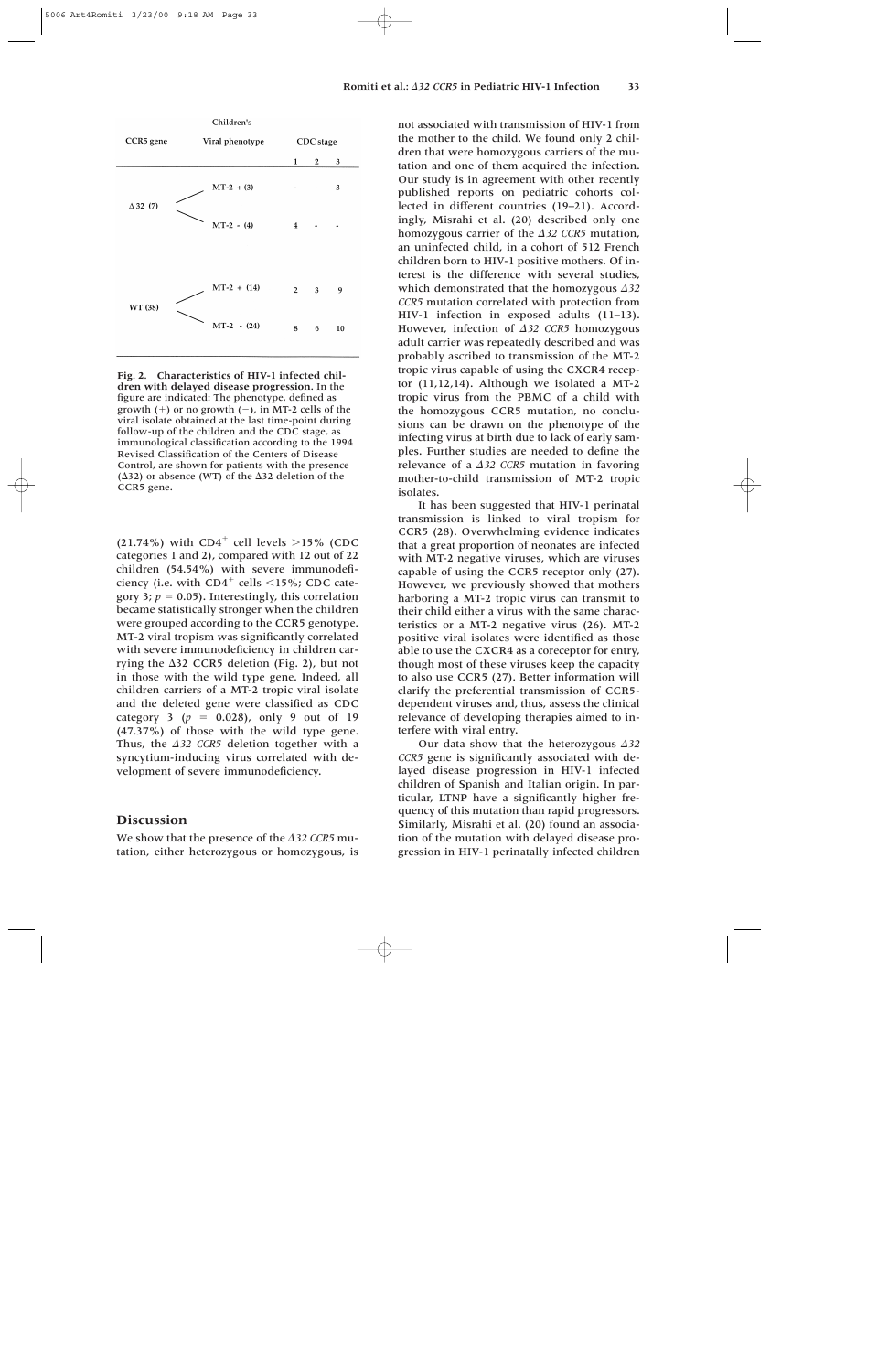and reported that approximately 50% of those with the  $\Delta$ 32 CCR5 heterozygous mutation, but only 11% of those without the mutation, were still asymptomatic (CDC category N or A) at 8 years of age. However, most children were below 7 years of age and the persistence of the protective effect of the *Δ32 CCR5* heterozygous mutation had not been studied. Here, we show that LTNP have a higher frequency of the mutated gene compared with symptomatic children surviving above 8 years of age. Still, not all published reports on pediatric cohorts found a correlation of the mutated gene with delay of disease progression (21,29). This may be attributed to different sized study populations and to the use of different parameters for the classification of disease in the children. As suggested by previously published epidemiological data (2), we rigorously considered LTNP children in CDC category N1 and A1 after 8 years of age.

Although we do not demonstrate a clear correlation between the  $\Delta$ 32 CCR5 mutation and viral tropism, our study shows that, in child carriers of the  $\triangle$ 32 CCR5 mutation, the presence of MT-2 tropic virus isolates was significantly associated with a severe immune suppression (CDC category 3); whereas, the presence of MT-2 negative viruses correlated with LTNP. Thus, the genetic mutation appears to have a protective effect against HIV-1 disease progression in individuals carrying less aggressive viruses, such as MT-2 negative virus isolates. Our data are in agreement with those published by Bratt et al. (30) who described the synergistic effects of viral phenotype and CCR5 genotype in disease progression. Adult HIV-1 infected carriers of the heterozygous  $\triangle$ 32 CCR5 gene and MT-2 negative viruses had the lowest prevalence of AIDS, the highest  $CD4<sup>+</sup>$  lymphocyte count, and the lowest plasma viral load. Recently, Buseyene et al. (22) demonstrated in HIV-1 infected children above 8 years of age the beneficial role of the heterozygous  $\triangle$ 32 CCR5 gene on the percentage of  $CD4<sup>+</sup>$  T cells, as we did, as well as on viral load.

In conclusion, our data strongly suggest that the heterozygous  $\triangle$ 32 CCR5 deletion does not prevent HIV-1 infection in perinatally exposed children, but plays a protective role against disease progression in infected children. A deletion in the CCR5 gene may result in a lower efficiency of replication of viruses capable of using this coreceptor and,

as a consequence, to delayed disease progression in vivo. Still, caution should be taken and the possible adverse effects of *Δ32 CCR5* promoting the appearance of viruses with aggressive phenotype should be considered. The rapidity and simplicity of the assay for the detection of the mutation favors the use of this parameter as a marker to identify children with delayed diease progression who, consequently, do not require immediate antiretroviral treatment.

## **Acknowledgments**

We thank for advice and counsel all participants of the European Concerted Action and Shared Cost Group, and for the assistance of the clinician involved. The Italian Register for HIV Infected Children participants in the study included: Camilla Ajassa (Policlinico Umberto I, Rome, Italy), Paola Dallacasa (University of Bologna, Italy), Desire Caselli (IRCCS Policlinico S. Matteo, Pavia, Italy), Adriano Corrias (University of Cagliari, Italy), Marzia Duse (University of Brescia, Italy), Pasquale Ferrante (University of Bari, Italy), Gabriele Ferraris (H. Mangiagalli, Milan, Italy), Gian Luca Forni (E.O. Hospital Galliera, Genoa, Italy), Carlo Fundarò (University Cattolica, Rome, Italy), Clara Gabiano (University of Turin, Italy), Luisa Galli (University of Florence, Italy), Carlo Giaquinto (University of Padua, Italy), Domenico Larovere (Hospital "Giovanni XXIII", Bari, Italy), Susanna Livadiotti (Hospital Bambino Gesù, Rome, Italy), Paola Marchisio (Hospital L. Sacco, Milan, Italy), Andrea de Maria (Institute Gaslini, Genoa, Italy), Antonio Mazza (Children Hospital, Trento, Italy), Anna Plebani (University of Milan, Italy), Laura Rancilio (H. Mangiagalli, Milan, Italy), Alessandra Viganò (University of Milan, Italy), and Vincenzo Zuccotti (Hospital S. Paolo, Milan, Italy). This study was funded by grants from European Community, BIOMED 2 Project on "Attenuated viruses and protective immune response in European LTS HIV infected children" (grant numbers BMH4-97-2262 and BMH1-CT94-1492), and Istituto Superiore di Sanità grant numbers 9608-11 (P.R.), 20.A.20 (PA.T.) and 40A.0.93 (G.S.). F.S. is a recipient of a fellowship from the Istituto Superiore di Sanità.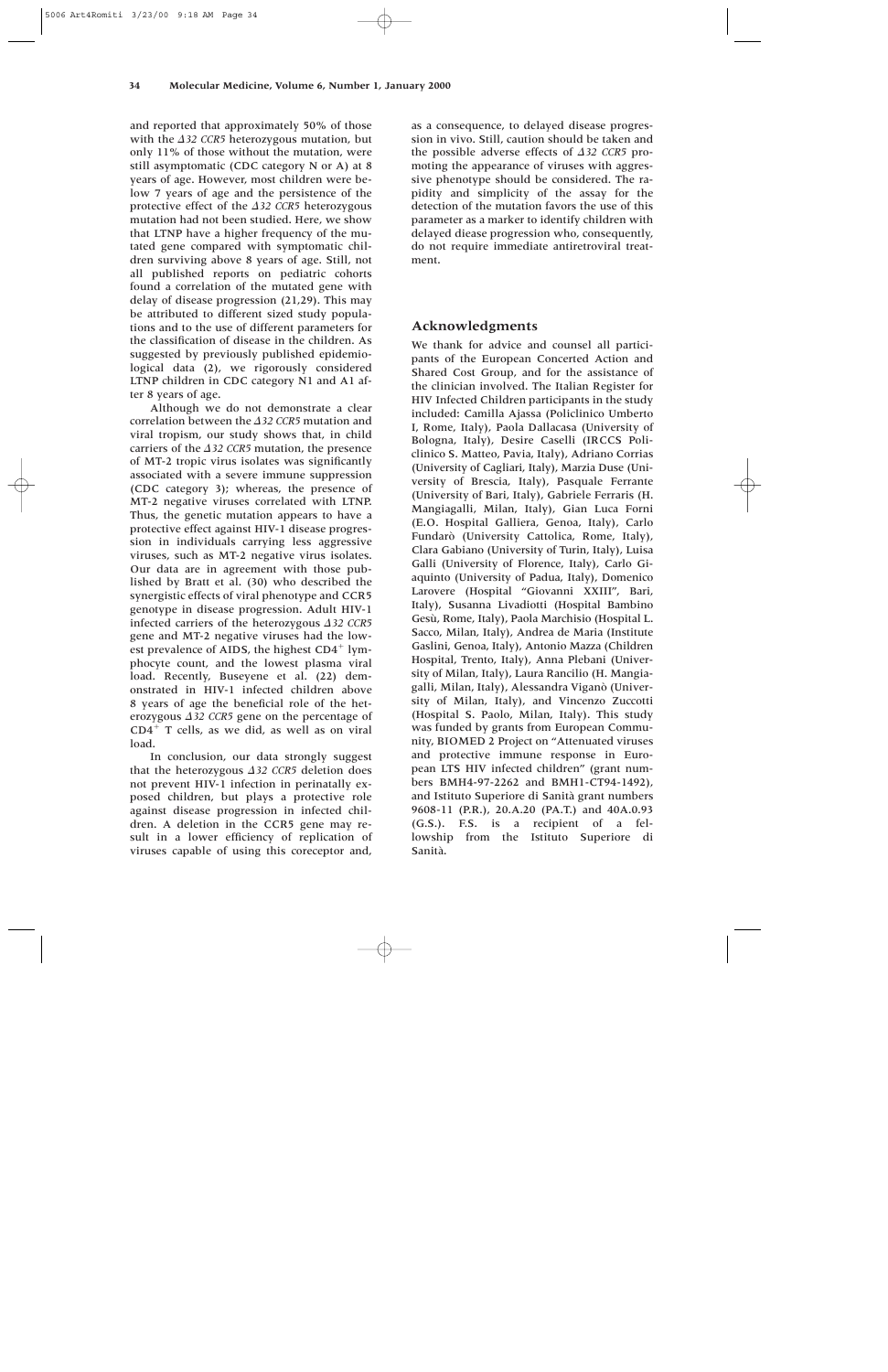## **References**

- 1. Scarlatti G. (1996) Paediatric human immunodeficiency virus type 1 infection. *Lancet* **348:** 863–868.
- 2. Tovo PA, De Martino M, Gabiano C, et al. (1997) Long-term nonprogressors among children with perinatal HIV-1 infection. *J. Acquir. Immune. Syndr.* **15:** S19–S22.
- 3. De Rossi A, Masiero S, Giaquinto C, et al. (1996) Dynamics of viral replication in infants with vertically acquired human immunodeficiency virus type 1 infection. *J. Clin. Invest.* **97:** 323–330.
- 4. Shearer WT, Quinn TC, LaRussa, P, et al. (1997) Viral load and disease progression in infants infected with human immunodeficiency virus type 1. *N. Engl. J. Med.* **336:** 1337–1342.
- 5. De Rossi A, Pasti M, Mammano F, Ometto L, Giaquinto C, Chieco-Bianchi L. (1991) Perinatal infection by human immunodeficiency virus type 1 (HIV-1): relationship between proviral copy number in vivo, viral properties in vitro, and clinical outcome. *J. Med. Virol.* **35:** 283–289.
- 6. Scarlatti G, Hodara V, Colognesi C, Beretta A, Albert J, Fenyö E M. (1995) Autologous neutralizing antibody response and virus phenotype in progression of disease of HIV-1 infected children. *J. Cell. Biochem.* **Suppl. 19D:** 451.
- 7. Alkhatib G, Combadiere C, Broder CC, et al. (1996) CC CRK5: a RANTES, MIP-1  $\alpha$ , MIP-1  $\beta$ receptor as a fusion cofactor for macrophagetropic HIV-1. *Science* **272:** 1955–1958.
- 8. Deng H, Liu R, Ellmeier W, et al. (1996) Identification of a major co-receptor for primary isolates of HIV-1. *Nature* **381:** 661–666.
- 9. Dragic T, Litwin V, Allaway GP, et al. (1996) HIV-1 entry into  $CD4+$  cells is mediated by the chemokine receptor CC-CRK-5. *Nature* **381:** 667–673.
- 10. Feng Y, Broder CC, Kennedy PE, Berger EA. (1996) HIV-1 entry cofactor: functional cDNA cloning of a seven-transmembrane, G proteincoupled receptor. *Science* **272:** 872–877.
- 11. O'Brien T, Winkler C, Dean M, et al. (1997) HIV-1 infection in a man homozygous for CCR5432. *Lancet* **349:** 1219.
- 12. Theodorou I, Meyer L, Magierowska M, Katlama C, Rouzioux C, Seroco Study Group. (1997) HIV-1 infection in an individual homozygous for CCR532. *Lancet* **349:** 1219–1220.
- 13. Samson M, Libert F, Doranz BJ, et al. (1996) Resistance to HIV-1 infection in caucasian individuals bearing mutant alleles of the CCR-5 chemokine receptor gene. *Nature* **382:** 722–725.
- 14. Biti R, French R, Young J, Bennetts B, Stewart G, Liang, T. (1997) HIV-1 infection in an individual homozygous for the CCR5 deletion allele. *Nature Med.* **3:** 252–253.
- 15. Huang Y, Paxton WA, Wolinsky SM, et al. (1996) The role of a mutant CCR5 allele in HIV-1 transmission and disease progression. *Nature Med.* **2:** 1240–1243.
- 16. Dean M, Carrington M, Winkler C, et al. (1996) Genetic restriction of HIV-1 infection and progression to AIDS by a deletion allele of the CKR5 structural gene. *Science* **273:** 1856–1862.
- 17. Michael NL, Chang G, Louie LG, et al. (1997) The role of viral phenotype and CCR-5 gene defects in HIV-1 transmission and disease progression. *Nature Med.* **3:** 338–340.
- 18. Stewart G, Ashton L, Biti R, et al. (1997) Increased frequency of CCR-5 432 heterozygotes among long-term non-progressors with HIV-1 infection. The Australian long-term nonprogressor study group. *AIDS* **11:** 1833–1838.
- 19. Edelstein R, Arcuino L, Hughes J, et al. (1997) Risk of mother-to-infant transmission of HIV-1 is not reduced in CCR5/*A*32ccr5 heterozygotes. *J. Acquir. Immune. Syndr.* **16:** 243–246.
- 20. Misrahi M, Teglas JP, N'Go N, et al. (1998) CCR5 chemokine receptor variant in HIV-1 mother-to-child transmission and disease progression in children. French Pediadric HIV Infection Study Group. *JAMA* **279:** 277–280.
- 21. Rousseau C, Just J, Abrams E, Casabona J, Stein Z, King M-C. (1997) CCR5  $\triangle$ 32 in perinatal HIV-1 infection. *J. Acquir. Immune. Syndr.* **16:** 239–242.
- 22. Buseyne F, Janvier G, Teglas JP, et al. (1998) Impact of heterozygosity for the chemokine receptor CCR5 32-bp-deleted allele on plasma virus load and CD4 T lymphocytes in perinatally human immunodeficiency virus-infected children at 8 years of age. *J. Infect. Dis.* **178:** 1019–1023.
- 23. Centers for Disease Control. (1994) Revised classification system for human immunodeficiency virus enfection in children less than 13 years of age. *Morbid. Mortal. Wkly. Rep.* **43:** 1–10.
- 24. Martin N, Koup R, Kaslow R, Coffin J, Ammann A, Participants in the Long-Term Survivor Project. (1996) Workshop on perinatally acquired human immunodeficiency virus infection in long-term surviving children: a collaborative study of factors contributing to slow disease progression. *AIDS Res. Hum. Retroviruses* **12:** 1565–1570.
- 25. Scarlatti G, Lombardi V, Plebani A, et al. (1991) Polymerase chain reaction, virus isolation and antigen assay in HIV-1 antibody positive mothers and their children. *AIDS* **5:** 1173–1178.
- 26. Scarlatti G, Hodara V, Rossi P, et al. (1993) Transmission of human immunodeficiency virus type 1 (HIV-1) from mother-to-child correlates with viral phenotype. *Virology* **197:** 624–629.
- 27. Scarlatti G, Tresoldi E, Björndal Å, et al. (1997) In vivo evolution of HIV-1 coreceptor usage and sensitivity to chemokine-mediated suppression. *Nature Med.* **3:** 1259–1265.